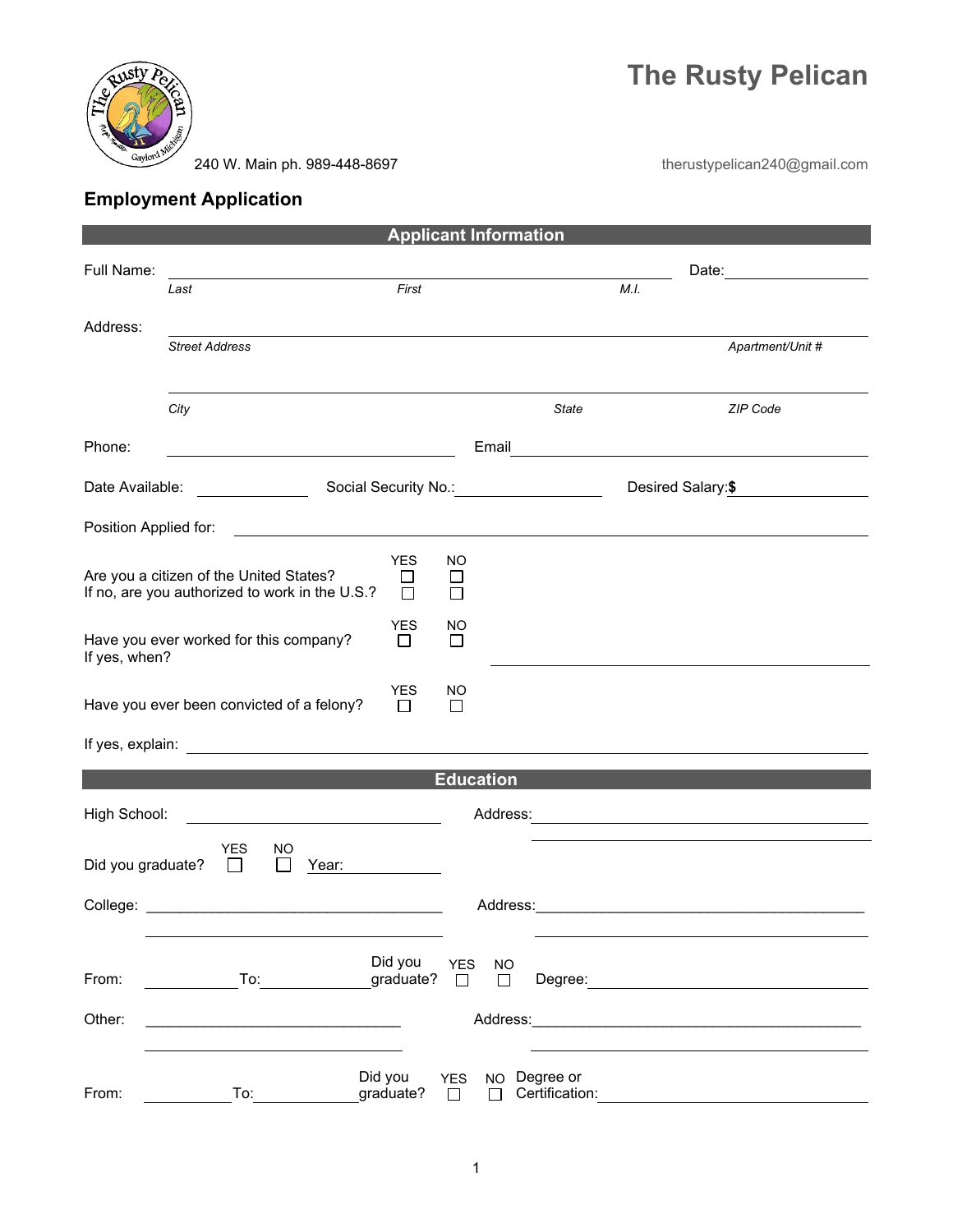|            |                                                                                                                       | <b>References</b>          |                    |                                                                                                                                           |  |
|------------|-----------------------------------------------------------------------------------------------------------------------|----------------------------|--------------------|-------------------------------------------------------------------------------------------------------------------------------------------|--|
|            | Please list three professional references.                                                                            |                            |                    |                                                                                                                                           |  |
| Full Name: |                                                                                                                       |                            |                    | Relationship: 2000                                                                                                                        |  |
| Company:   | <u> 2000 - Andrea Andrewski, politik američki politik († 20. dubna 1914)</u>                                          |                            |                    | Phone: _______________________                                                                                                            |  |
| Address:   |                                                                                                                       |                            |                    |                                                                                                                                           |  |
|            |                                                                                                                       |                            |                    |                                                                                                                                           |  |
|            |                                                                                                                       |                            |                    | Relationship: ______________________                                                                                                      |  |
| Company:   |                                                                                                                       |                            |                    |                                                                                                                                           |  |
| Address:   | ,我们也不会有什么。""我们的人,我们也不会有什么?""我们的人,我们也不会有什么?""我们的人,我们也不会有什么?""我们的人,我们也不会有什么?""我们的人                                      |                            |                    |                                                                                                                                           |  |
|            |                                                                                                                       |                            |                    |                                                                                                                                           |  |
|            |                                                                                                                       |                            |                    | Relationship: 2000                                                                                                                        |  |
| Company:   | <u> 1989 - Johann Barn, amerikan besteman besteman besteman besteman besteman besteman besteman besteman besteman</u> |                            |                    |                                                                                                                                           |  |
| Address:   |                                                                                                                       |                            |                    |                                                                                                                                           |  |
|            |                                                                                                                       | <b>Previous Employment</b> |                    |                                                                                                                                           |  |
| Company:   |                                                                                                                       |                            |                    | Phone: _________________________                                                                                                          |  |
| Address:   | <u> 2000 - Jan James Alexandri, politik eta politik eta politik eta politik eta politik eta politik eta politik </u>  |                            |                    | Supervisor: ______________________                                                                                                        |  |
|            | <u> Alexandro de la contrada de la contrada de la contrada de la contrada de la contrada de la contrada de la co</u>  |                            |                    |                                                                                                                                           |  |
|            |                                                                                                                       |                            |                    |                                                                                                                                           |  |
|            |                                                                                                                       |                            |                    |                                                                                                                                           |  |
| Job Title: |                                                                                                                       | Starting Salary: \$        |                    | Ending Salary:\$<br><u> 1989 - Jan Sterling Sterling Sterling Sterling Sterling Sterling Sterling Sterling Sterling Sterling Sterling</u> |  |
|            |                                                                                                                       |                            |                    |                                                                                                                                           |  |
|            |                                                                                                                       |                            |                    |                                                                                                                                           |  |
|            |                                                                                                                       |                            |                    |                                                                                                                                           |  |
|            |                                                                                                                       |                            |                    |                                                                                                                                           |  |
| From:      |                                                                                                                       |                            |                    |                                                                                                                                           |  |
|            |                                                                                                                       |                            |                    |                                                                                                                                           |  |
|            | May we contact your previous supervisor for a reference?                                                              | YES<br>$\mathbf{I}$        | NO<br>$\mathbf{I}$ |                                                                                                                                           |  |
|            |                                                                                                                       |                            |                    |                                                                                                                                           |  |
|            |                                                                                                                       |                            |                    |                                                                                                                                           |  |
| Company:   | and the control of the control of the control of the control of the control of the control of the control of the      |                            |                    | Phone: ________________________                                                                                                           |  |
| Address:   |                                                                                                                       |                            |                    | Supervisor: Supervisor:                                                                                                                   |  |
|            |                                                                                                                       |                            |                    |                                                                                                                                           |  |
|            |                                                                                                                       |                            |                    |                                                                                                                                           |  |
|            |                                                                                                                       |                            |                    | Ending Salary:\$                                                                                                                          |  |
| Job Title: | <u> 1980 - Johann Barbara, martin amerikan basal dan berasal dalam basal dalam basal dalam basal dalam basal dala</u> | Starting Salary:\$         |                    |                                                                                                                                           |  |